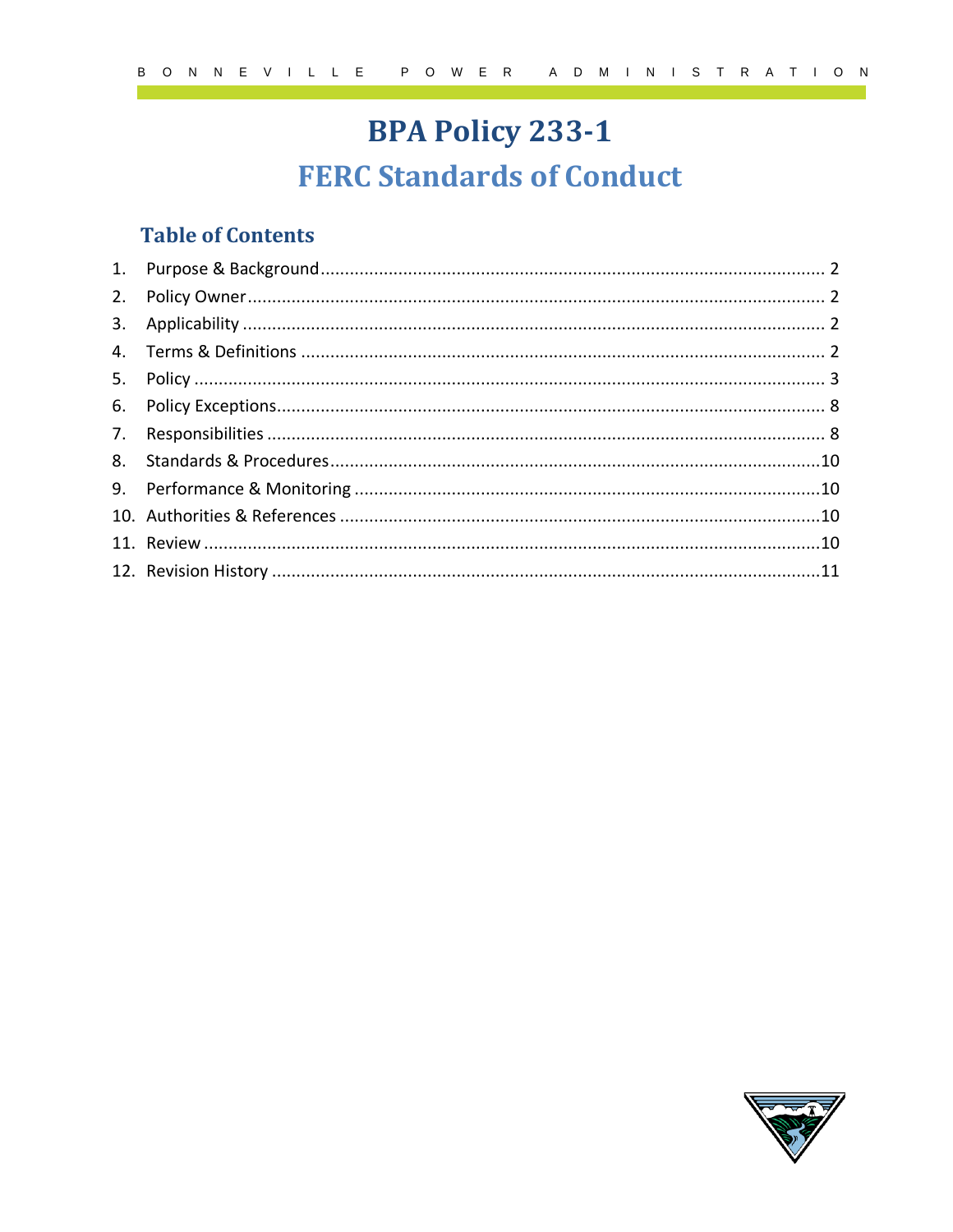## **1. Purpose & Background**

On October 16, 2008, the Federal Energy Regulatory Commission (FERC) issued Order No. 717, a final rule revising the Standards of Conduct (SOC) for Transmission Providers. Order No. 717 (and subsequent Order Nos. 717-A, 717-B, 717-C, 717-D, known collectively as Order No. 717) is codified in Title 18 Part 358 of the U.S. Code of Federal Regulations (CFR).

The purpose of the SOC requirements is to create open and fair access to transmission service and require transmission providers to provide access to transmission and Transmission Function Information in a not unduly preferential or discriminatory manner, including to a transmission provider's own Marketing Function. The SOC requirements prevent a transmission provider's Marketing Function from gaining any kind of undue advantage in the market or preferential access to transmission.

The purpose of this policy is to document how Bonneville Power Administration (BPA) implements the SOC requirements.

The SOC requirements apply to any public utility that owns, operates, or controls facilities used for the transmission of electric energy in interstate commerce and conducts transmission transactions with an affiliate that engages in Marketing Functions. BPA is not a public utility as defined in the Federal Power Act; however, BPA is committed to the principle of open access transmission. Providing access to transmission service and transmission information on a not unduly discriminatory basis and without undue preference is a cornerstone of open access transmission service. So, while not required to do so by FERC, BPA follows Order 717.

## **2. Policy Owner**

This policy is owned by the Executive Vice President of Compliance, Audit and Risk. The SOC Office within the FERC Compliance organization in the Agency Compliance and Governance organization is responsible for implementing and administering this policy.

## **3. Applicability**

BPA follows Order 717. The SOC requirements govern interactions between Undesignated Employees (UEs), Transmission Function Employees (TFEs), and Marketing Function Employees (MFEs), and the types of information that can be shared with MFEs and transmission customers.

## **4. Terms & Definitions**

A. **Marketing Function:** The sale for resale in interstate commerce, or the submission of offers to sell in interstate commerce, of electric energy or capacity, demand response, virtual transactions, or financial or physical transmission rights.

| <b>Organization</b>                                   |                                | Title                            |          |      | Unique ID      |        |
|-------------------------------------------------------|--------------------------------|----------------------------------|----------|------|----------------|--------|
| <b>FERC Compliance (CGF)</b>                          |                                | <b>FERC Standards of Conduct</b> |          |      | $233 - 1$      |        |
| Author<br><b>Approved by Deputy Administrator for</b> |                                |                                  | Date     |      | <b>Version</b> |        |
| C. Palen                                              | EVP, Compliance Audit and Risk |                                  | 9/7/2017 | -1.1 |                | Page 2 |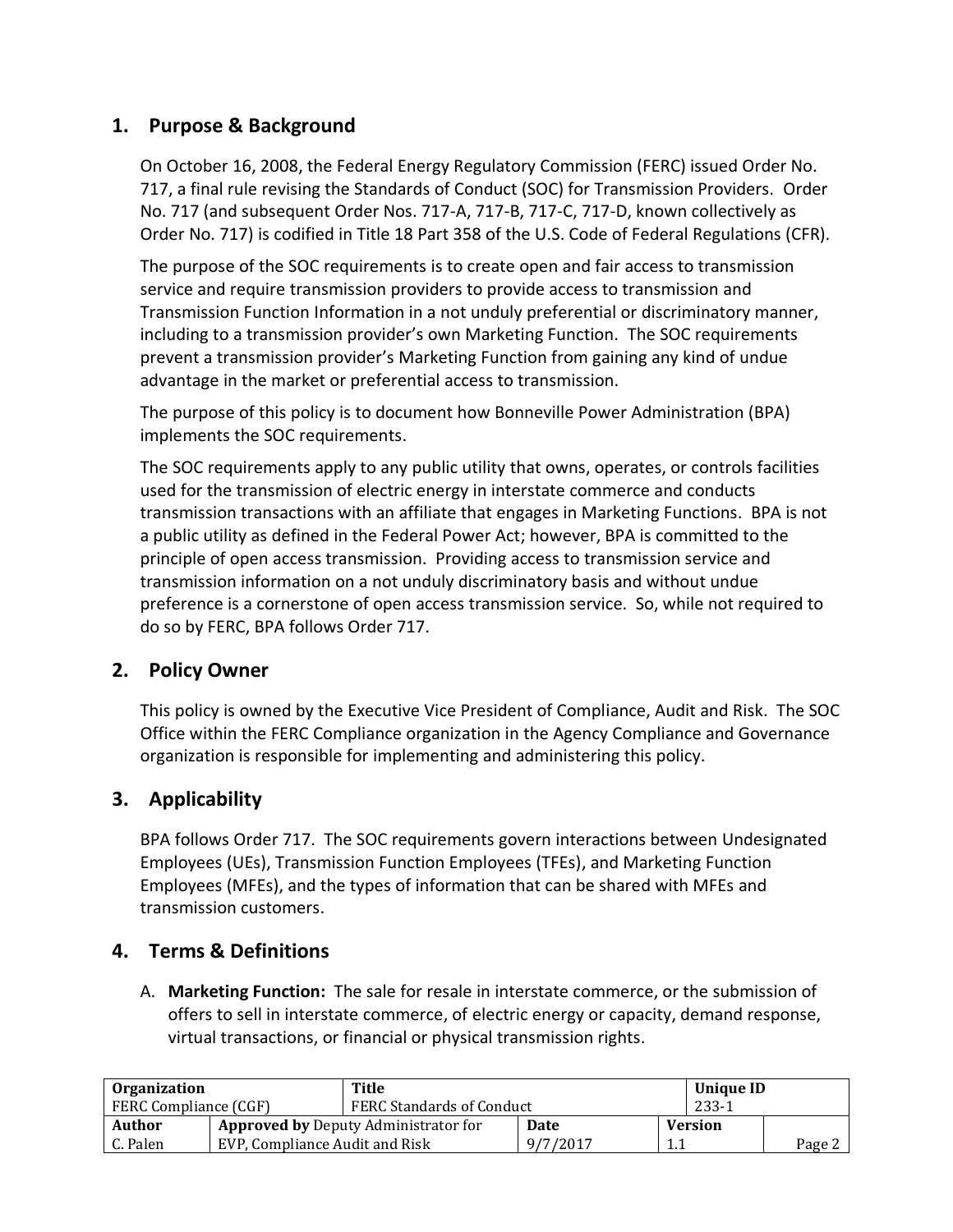- B. **Marketing Function Employee (MFE):** An employee who actively and personally engages on a day-to-day basis in Marketing Functions. A list of MFEs is available on the [FERC Standards of Conduct page](https://internal.bud.bpa.gov/Policy/FERCSOC/Pages/FERCStandardsofConduct.aspx), on BPA's internal website (BPA Connection).
- C. **Open Access Transmission Tariff (OATT):** This document defines the terms and conditions of point-to-point, network integration transmission, and interconnection services offered by BPA Transmission Services.
- D. **Open Access Same-Time Information System (OASIS):** A website used to communicate with customers, provide transmission system information, process requests for transmission service, and post notices.
- E. **SOC-Restricted Information:** Transmission Function Information or transmission customer information that is not posted to BPA's external website or its OASIS or is otherwise not simultaneously available to all transmission customers and potential transmission customers.
- F. **Transmission Function**: The planning, directing, organizing or carrying out of day-to-day transmission operations, including granting and denying transmission service requests.
- G. **Transmission Function Employee (TFE):** An employee who actively and personally engages on a day-to-day basis in transmission functions. A list of TFEs is available on the [FERC Standards of Conduct](https://internal.bud.bpa.gov/Policy/FERCSOC/Pages/FERCStandardsofConduct.aspx) page, on BPA's internal website (BPA Connection).
- H. **Transmission Function Information:** Information relating to Transmission Functions. A list of information that is generally considered transmission function information is available on the [FERC Standards of Conduct](https://internal.bud.bpa.gov/Policy/FERCSOC/Pages/FERCStandardsofConduct.aspx) page, on BPA's internal website (BPA Connection).
- I. **Undesignated Employee (UE):** An employee who is not designated as a TFE or MFE.

## **5. Policy**

It is BPA's policy to follow the SOC requirements in Order 717. The following outlines how BPA implements these requirements.

#### A. **General principles**

BPA treats all transmission customers on a not unduly discriminatory basis, and does not provide any transmission customer, including BPA's own Marketing Function, any undue preference or advantage.

#### B. **Non-discrimination requirements**

1. TFEs must enforce all OATT provisions that do not provide for the use of discretion. If provisions permit the use of discretion, TFEs use that discretion in a fair and impartial manner.

| <b>Organization</b>          |                                | Title                                       |                                  |  | Unique ID      |        |
|------------------------------|--------------------------------|---------------------------------------------|----------------------------------|--|----------------|--------|
| <b>FERC Compliance (CGF)</b> |                                |                                             | <b>FERC Standards of Conduct</b> |  | $233 - 1$      |        |
| Author                       |                                | <b>Approved by Deputy Administrator for</b> | Date                             |  | <b>Version</b> |        |
| C. Palen                     | EVP, Compliance Audit and Risk |                                             | 9/7/2017                         |  |                | Page 5 |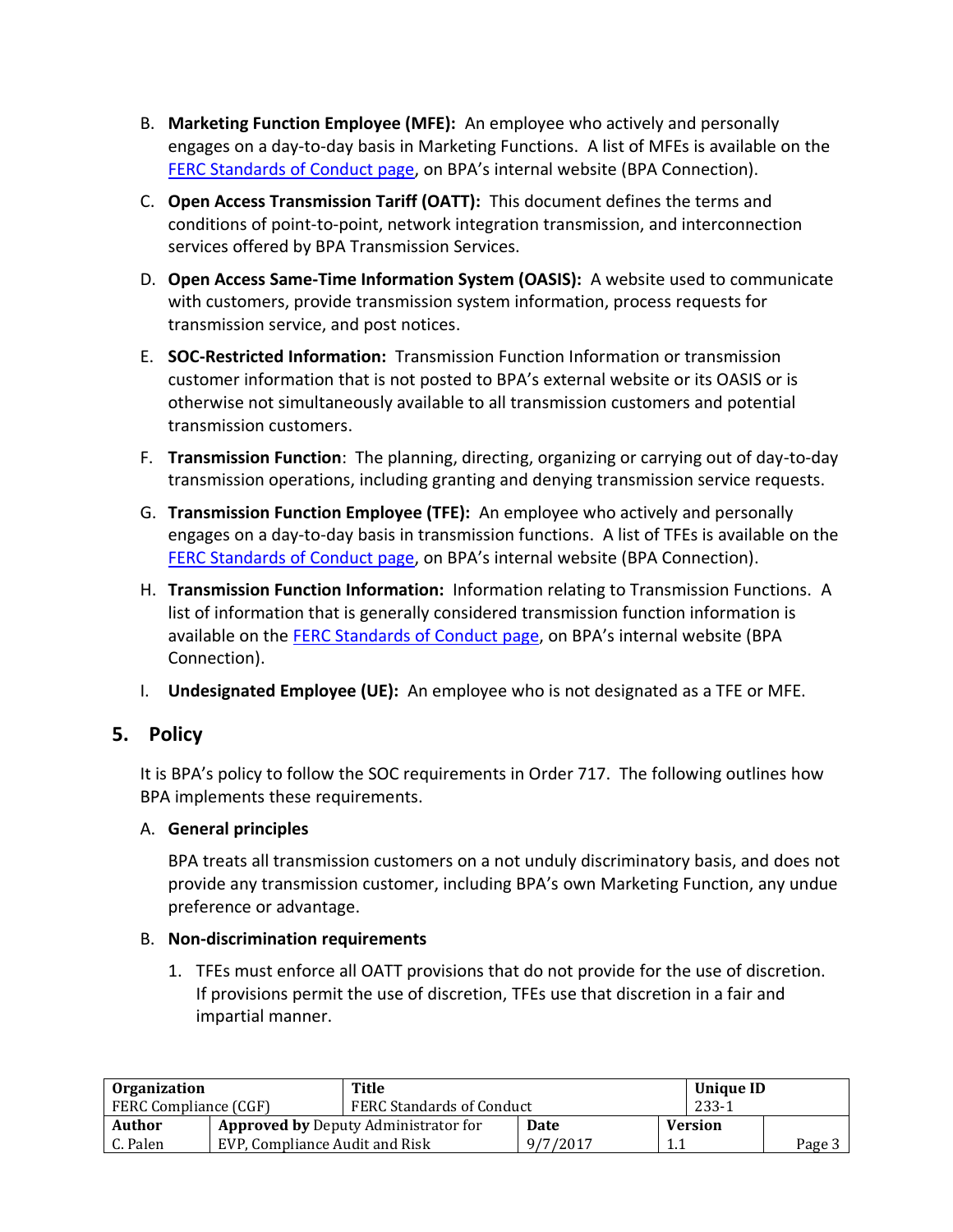- 2. TFEs must not give any undue preference to any transmission customer including BPA's own Marketing Function in matters relating to sale or purchase of transmission service.
- 3. TFEs must process all similar requests for transmission in the same manner and within the same period of time.
- 4. If BPA waives any OATT provision in favor of BPA's Marketing Function, whoever grants the waiver must notify the SOC Office and the Transmission Reservation Desk. The SOC Office must log the waiver and the Transmission Reservation Desk must post notice of the waiver to OASIS.

#### C. **Employee designations**

- 1. The SOC Office determines what positions should be designated as TFE, MFE, or UE, depending on the job duties that position performs.
- 2. Human Resources Service Center (HRSC) assigns a SOC designation to all federal positions through its classification process using the determination established by the SOC Office.
- 3. The SOC Office assigns a TFE SOC designation to contract workers who are performing TFE job duties. All other contract workers are considered UEs. Contract workers cannot perform MFE job duties.
- 4. The SOC Office posts lists of individuals designated as TFE and MFE on BPA's [FERC](https://internal.bud.bpa.gov/Policy/FERCSOC/Pages/FERCStandardsofConduct.aspx)  [Standards of Conduct page.](https://internal.bud.bpa.gov/Policy/FERCSOC/Pages/FERCStandardsofConduct.aspx)
- 5. The SOC Office issues badges to TFEs and MFEs to provide a visible indication of their designations. TFEs and MFEs must wear these badges. The SOC Office issues badges to UEs by request.

#### D. **Independent functioning rule**

- 1. MFEs and UEs are prohibited from conducting Transmission Functions, and TFEs and UEs are prohibited from conducting Marketing Functions.
- 2. **Physical separation and access restrictions**
	- a) MFEs are prohibited from accessing the Dittmer building in Vancouver, Wash. and the rooms designated as transmission rooms in the Munro Scheduling Center in Spokane, Wash., because these locations contain the transmission control systems and facilities where transmission functions are performed.
	- b) MFEs and TFEs both have access to the Emergency Scheduling Center (ESC) in Vancouver, Wash. but are prohibited from accessing it at the same time except in an emergency situation. MFEs and TFEs who plan to occupy the ESC must notify the SOC Office and others in accordance with the *Transmission Services Temporary Use of the Emergency Scheduling Center (ESC) Memorandum of Understanding (MOU) with Power Services.*

| <b>Organization</b>   |                                | Title                                       |          |     | Unique ID      |        |
|-----------------------|--------------------------------|---------------------------------------------|----------|-----|----------------|--------|
| FERC Compliance (CGF) |                                | <b>FERC Standards of Conduct</b>            |          |     | $233 - 1$      |        |
| Author                |                                | <b>Approved by Deputy Administrator for</b> | Date     |     | <b>Version</b> |        |
| C. Palen              | EVP, Compliance Audit and Risk |                                             | 9/7/2017 | 1.1 |                | Page 4 |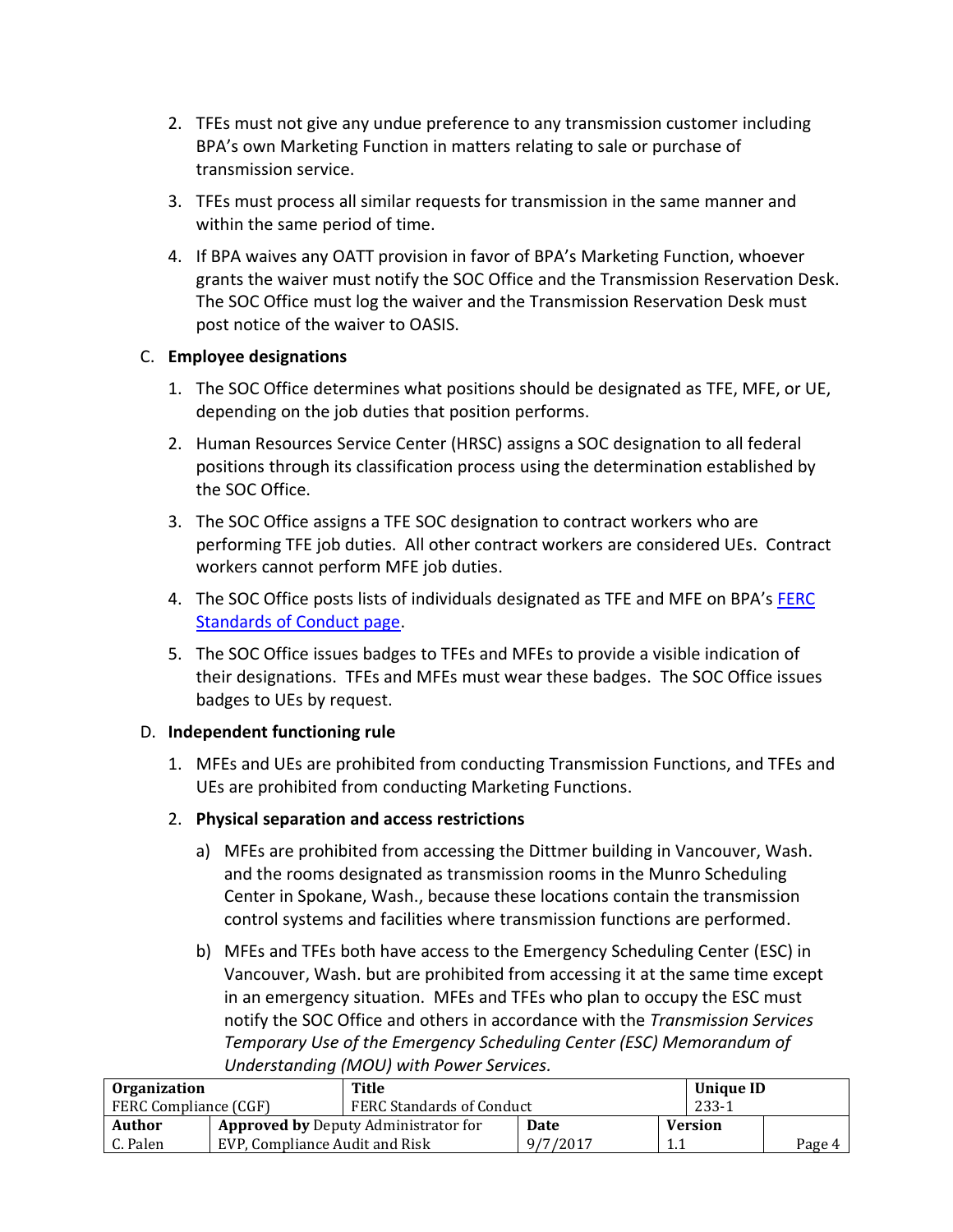#### 3. **Electronic separation and access restrictions**

- a) MFEs are prohibited from accessing SOC-Restricted Information that is stored in internal shared drives and SharePoint sites. The SOC Office maintains a list of electronic access controls designed to prevent MFE access to this information.
- b) UEs and TFEs must safeguard SOC-Restricted Information by not attaching such documents to Outlook meeting invitations or SharePoint sites where information can be inadvertently disclosed to an MFE.
- c) SharePoint site administrators, Outlook distribution list owners, Outlook shared mailbox owners, and other software and site administrators must update permissions and lists accordingly when the MFE list is updated.

#### 4. **Joint meetings and interactions**

- a) Business-related meetings and other interactions (e.g., e-mails and telephone conversations) between TFEs and MFEs are generally prohibited unless a specific exception applies, Exceptions to Independent Functioning and No Conduit Rules (see below).
- b) Business-related meetings
	- i) Anyone who wishes to schedule a business-related meeting that does not fall into an exception described below with TFEs and MFEs in attendance must obtain approval from the SOC Office before the meeting. The SOC Office will evaluate whether the meeting is permissible and what additional controls are necessary.
	- ii) Anyone who facilitates any business-related meeting with TFEs and MFEs in attendance, regardless of whether it falls into an exception must:
		- a. Remind all meeting attendees at the beginning of the meeting that both MFEs and TFEs are present and that no SOC-Restricted Information may be discussed.
		- b. Provide a written record of the meeting to the SOC Office. The record should include attendees and a summary of what was discussed.
- c) Other interactions

TFEs must provide a record of all other business-related interactions (e.g., emails and telephone conversations) with MFEs to the SOC Office or cc [soc@bpa.gov](mailto:soc@bpa.gov) on emails, regardless of whether the interaction falls into an exception. The record should include participants and a summary of what was discussed.

d) MFEs and TFEs may jointly attend non-business related meetings including allemployee meetings, all-manager meetings, diversity trainings, non-business

| <b>Organization</b>                                   |                                | Title                            |          |     | Unique ID      |        |
|-------------------------------------------------------|--------------------------------|----------------------------------|----------|-----|----------------|--------|
| <b>FERC Compliance (CGF)</b>                          |                                | <b>FERC Standards of Conduct</b> |          |     | $233 - 1$      |        |
| Author<br><b>Approved by Deputy Administrator for</b> |                                |                                  | Date     |     | <b>Version</b> |        |
| C. Palen                                              | EVP, Compliance Audit and Risk |                                  | 9/7/2017 | 1.1 |                | Page 5 |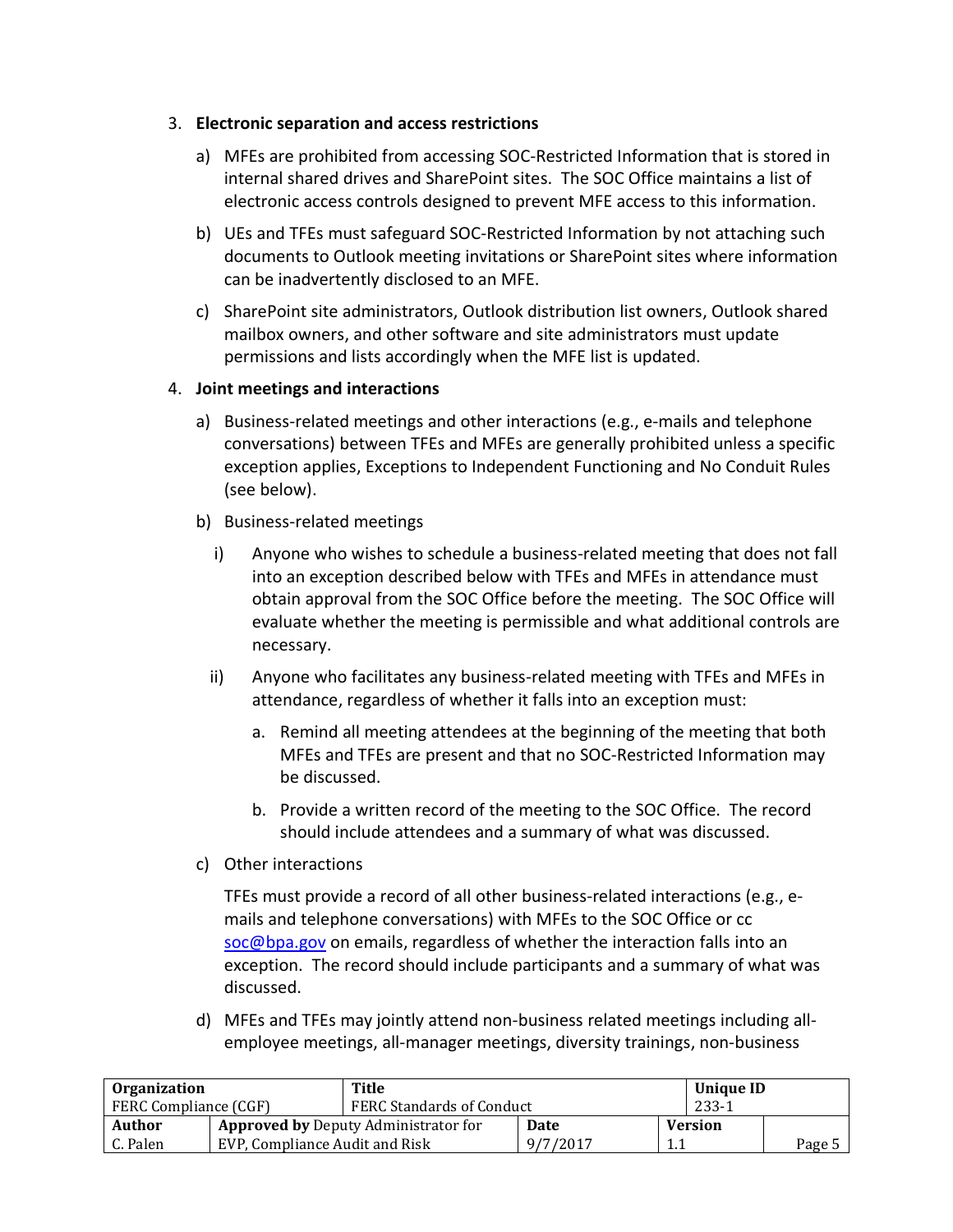related job skills trainings, and social events. Interactions about non-business matters do not need to be reported to the SOC Office.

#### E. **No Conduit Rule**

- 1. UEs and TFEs are prohibited from disclosing SOC-Restricted Information to MFEs. Exceptions to this prohibition are described below.
- 2. If information is posted on BPA's external website or its OASIS, or is otherwise simultaneously available to all transmission customers and potential transmission customers, then it is considered public within the context of the SOC requirements and can be shared with MFEs.
- 3. If any UE or TFE discloses SOC-Restricted Information to an MFE, or an MFE becomes aware of SOC-Restricted Information (e.g., realizes they have access to a SharePoint site or internal drive with restricted information or receives an email with restricted information), the individual who becomes aware of the disclosure must notify the SOC Office as soon as possible and take steps to limit the dissemination of the information (e.g., change permissions to the SharePoint site or delete the email).

#### F. **Exceptions to Independent Functioning and No Conduit Rules**

Consistent with Order 717, exceptions to the Independent Functioning and No Conduit rules permit interactions between MFEs and TFEs and the limited disclosure of nonpublic Transmission Function Information to MFEs.

- 1. UEs and TFEs may discuss or share with MFEs any non-public Transmission Function Information that relates solely to BPA's Marketing Function's own request for transmission service.
- 2. Transmission customers may voluntarily consent, in writing, to allow BPA to disclose their non-public information to MFEs. The consent must be in writing and posted to BPA's [external SOC website](https://www.bpa.gov/transmission/Doing%20Business/Pages/StandardsofConduct.aspx) before their information can be shared with MFEs. Account Executives who have customers who would like to voluntarily consent must work with the SOC Office to prepare the consent.
- 3. UEs and TFEs may discuss or share information with MFEs pertaining to compliance with reliability standards that have been approved by FERC. This exception does not apply to proposed or potential standards. Any non-public Transmission Function Information exchanged must be provided to the SOC Office.
- 4. UEs and TFEs may discuss or share information with MFEs that is necessary to maintain or restore operation of the transmission system or generating units, or that may affect the dispatch of generating units. The Senior Dispatcher on shift may suspend SOC in the event of an emergency event pursuant to Dispatcher Standing Order 137. Any non-public Transmission Function Information exchanged must be provided to the SOC Office.

| <b>Organization</b>   |                                | Title                                       |          |     | <b>Unique ID</b> |        |
|-----------------------|--------------------------------|---------------------------------------------|----------|-----|------------------|--------|
| FERC Compliance (CGF) |                                | <b>FERC Standards of Conduct</b>            |          |     | $233 - 1$        |        |
| Author                |                                | <b>Approved by Deputy Administrator for</b> | Date     |     | <b>Version</b>   |        |
| C. Palen              | EVP, Compliance Audit and Risk |                                             | 9/7/2017 | 1.1 |                  | Page 6 |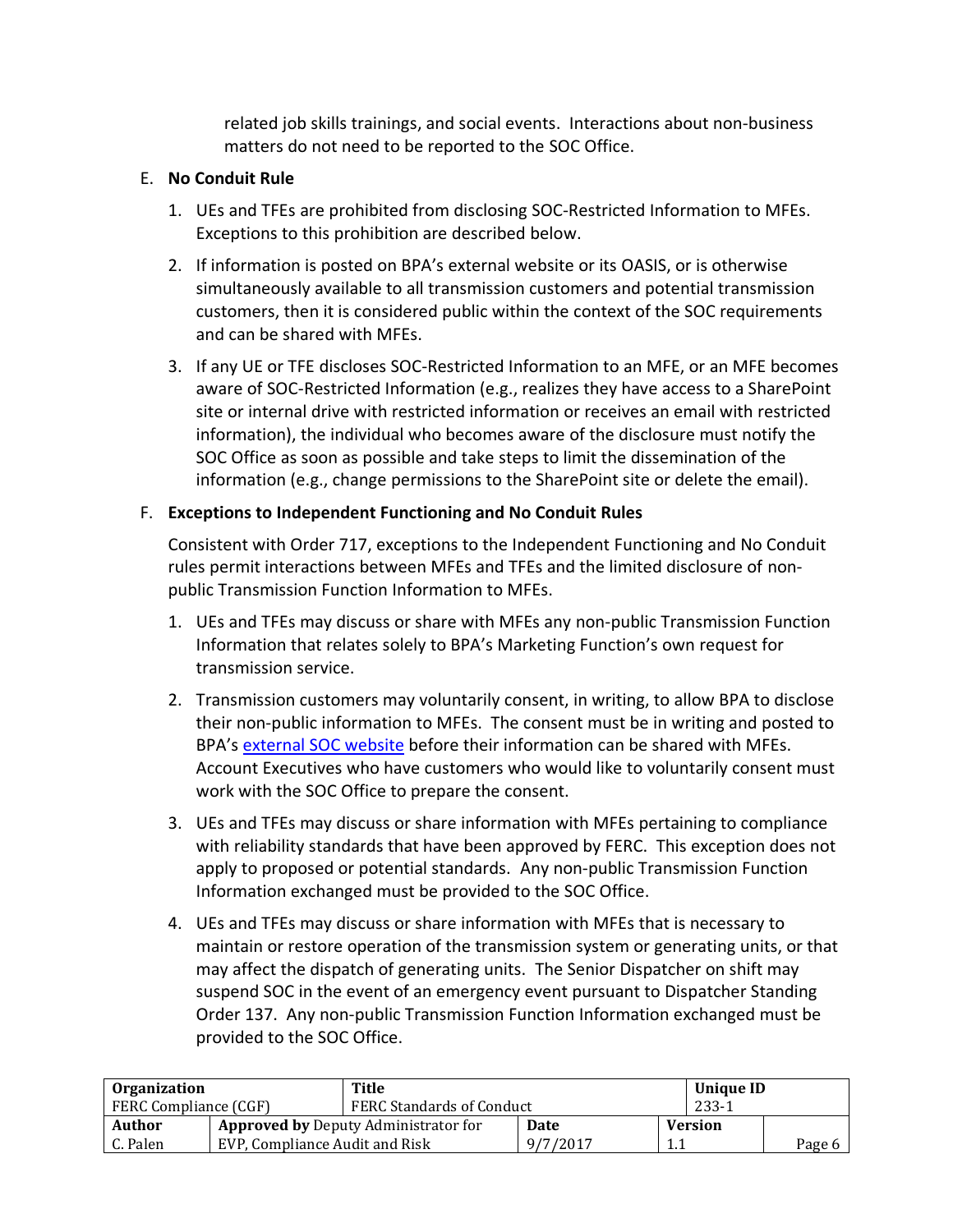#### G. **Transparency Rule**

In the event of a violation of the No Conduit Rule, the SOC Office immediately coordinates with the Transmission Reservation Desk to post notice of the disclosure to BPA's OASIS.

- 1. If the information that was disclosed was non-public transmission customer information or any other information FERC has determined to be subject to limited dissemination, the SOC Office posts notice that the disclosure occurred.
- 2. If the information that was disclosed was non-public Transmission Function Information, then the SOC Office posts the information itself.

#### H. **Posting requirements**

The SOC Office coordinates with the Transmission Reservation Desk and Transmission Services Web Content team to post the following to BPA's external SOC website and OASIS, in accordance with the SOC requirements:

- 1. Affiliate information: BPA's Marketing Function resides in the Power Services organization and is treated as an affiliate for FERC SOC purposes.
- 2. Chief Compliance Officer: BPA has designated the head of Agency Compliance and Governance as its Chief Compliance Officer (CCO). BPA posts the CCO's name and contact information.
- 3. Shared facilities: BPA posts the addresses and types of facilities shared by MFEs and TFEs.
- 4. Transmission Function Employees: BPA posts the job titles and job descriptions of all TFEs.
- 5. Transfers: BPA posts any transfer of a TFE to a position as an MFE or an MFE to a position as a TFE to its OASIS.
- 6. Written procedures: BPA posts written procedures implementing the SOC requirements.
- 7. Voluntary consents: BPA posts a list of transmission customers who have voluntarily consented to authorize BPA to disclose their non-public customer information to MFEs.
- 8. Information disclosures: BPA posts disclosures of SOC-Restricted Information to its OASIS.
- 9. Waivers: BPA posts any waivers and exemptions of OATT provisions in favor of its marketing function to its OASIS.

| <b>Organization</b>          |                                | Title                                       |          |           | <b>Unique ID</b> |        |
|------------------------------|--------------------------------|---------------------------------------------|----------|-----------|------------------|--------|
| <b>FERC Compliance (CGF)</b> |                                | FERC Standards of Conduct                   |          | $233 - 1$ |                  |        |
| <b>Author</b>                |                                | <b>Approved by Deputy Administrator for</b> | Date     |           | <b>Version</b>   |        |
| C. Palen                     | EVP. Compliance Audit and Risk |                                             | 9/7/2017 |           |                  | Page 7 |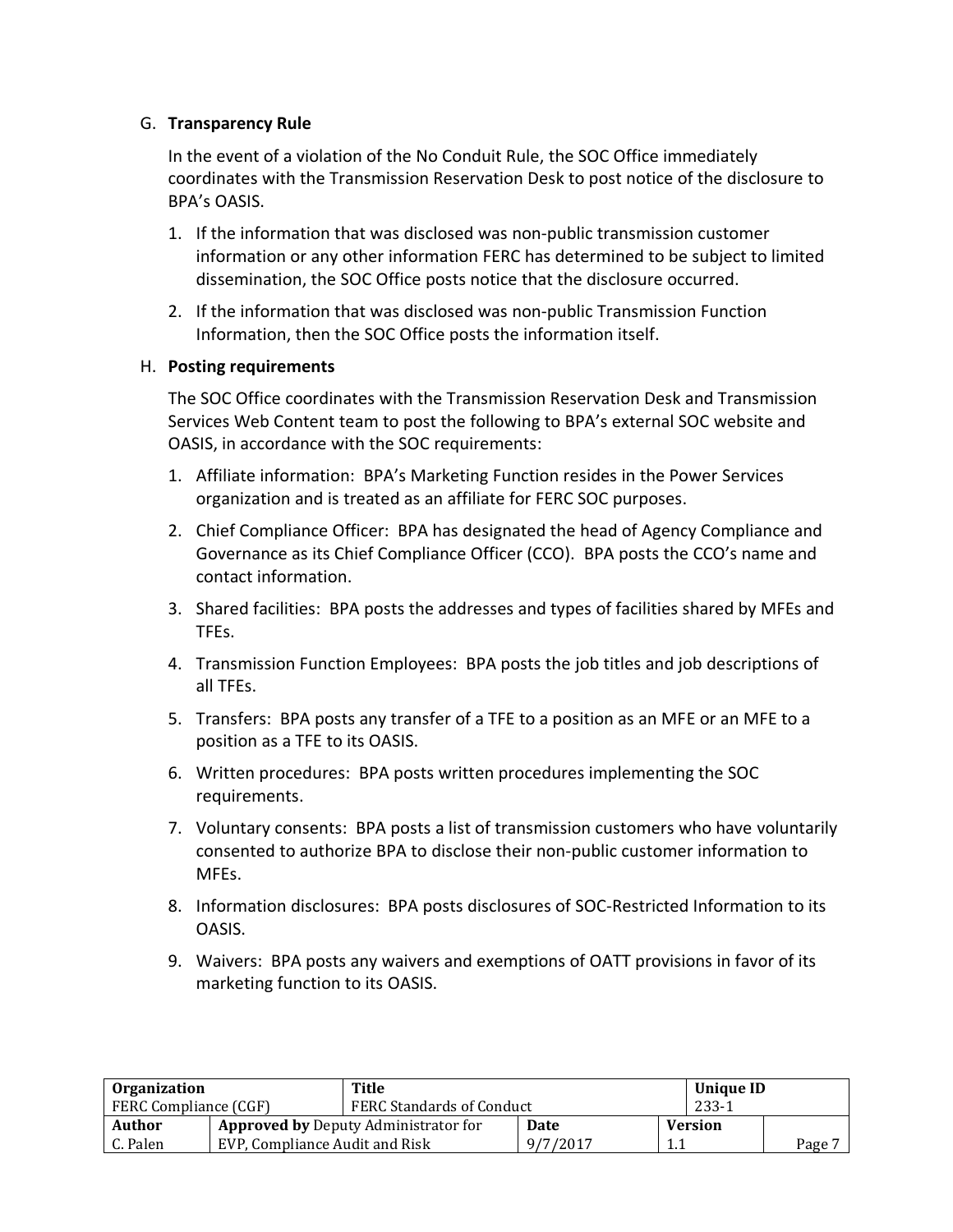- I. **Training**
	- 1. Managers and Supervisors must ensure that all new federal employees and contract workers complete SOC training within their first 30 days of employment.
	- 2. TFEs, MFEs, supervisors, officers, directors, and UEs likely to become privy to transmission function information must complete SOC training annually.
	- 3. The SOC Office is responsible for delivering training and tracking completion.
- J. **Internal Log:** The SOC Office logs a record of all business-related meetings and interactions (including e-mails and telephone conversations) between MFEs and TFEs for a period of five years.
- K. **Books and records:** Through the use of business units within the accounting system of record, BPA maintains its books of account and records for Transmission Services separate from Power Services, which includes BPA's Marketing Function.

## **6. Policy Exceptions**

None.

## **7. Responsibilities**

- A. **Account Executives:** Obtain written voluntary consents from transmission customers if necessary.
- B. **Chief Compliance Officer (CCO):** The CCO is the head of the Agency Compliance and Governance organization and is the chair of the Open Access Compliance Committee. The CCO is responsible for SOC compliance.
- C. **Finance Accounting and Reporting**: Maintains Transmission Services' books of account and records separate from Power Services through the use of business units within the accounting system of record.

#### D. **Human Resources Service Center**

- 1. Communicates new federal employees information and start dates to the SOC Office.
- 2. Notifies new federal employees of their required training requirements, including SOC training, through the New Employee Orientation (NEO).
- 3. Using SOC Office designations, assigns SOC codes for new federal employees or federal employees changing positions.

#### E. **Managers and Supervisors**

1. Ensure that new federal employees and contract workers complete SOC training within their first 30 days of employment.

| <b>Organization</b>                                   |                                | Title                            |          |                | <b>Unique ID</b> |        |
|-------------------------------------------------------|--------------------------------|----------------------------------|----------|----------------|------------------|--------|
| <b>FERC Compliance (CGF)</b>                          |                                | <b>FERC Standards of Conduct</b> |          | 233-1          |                  |        |
| Author<br><b>Approved by Deputy Administrator for</b> |                                | Date                             |          | <b>Version</b> |                  |        |
| C. Palen                                              | EVP, Compliance Audit and Risk |                                  | 9/7/2017 | 1.1            |                  | Page 8 |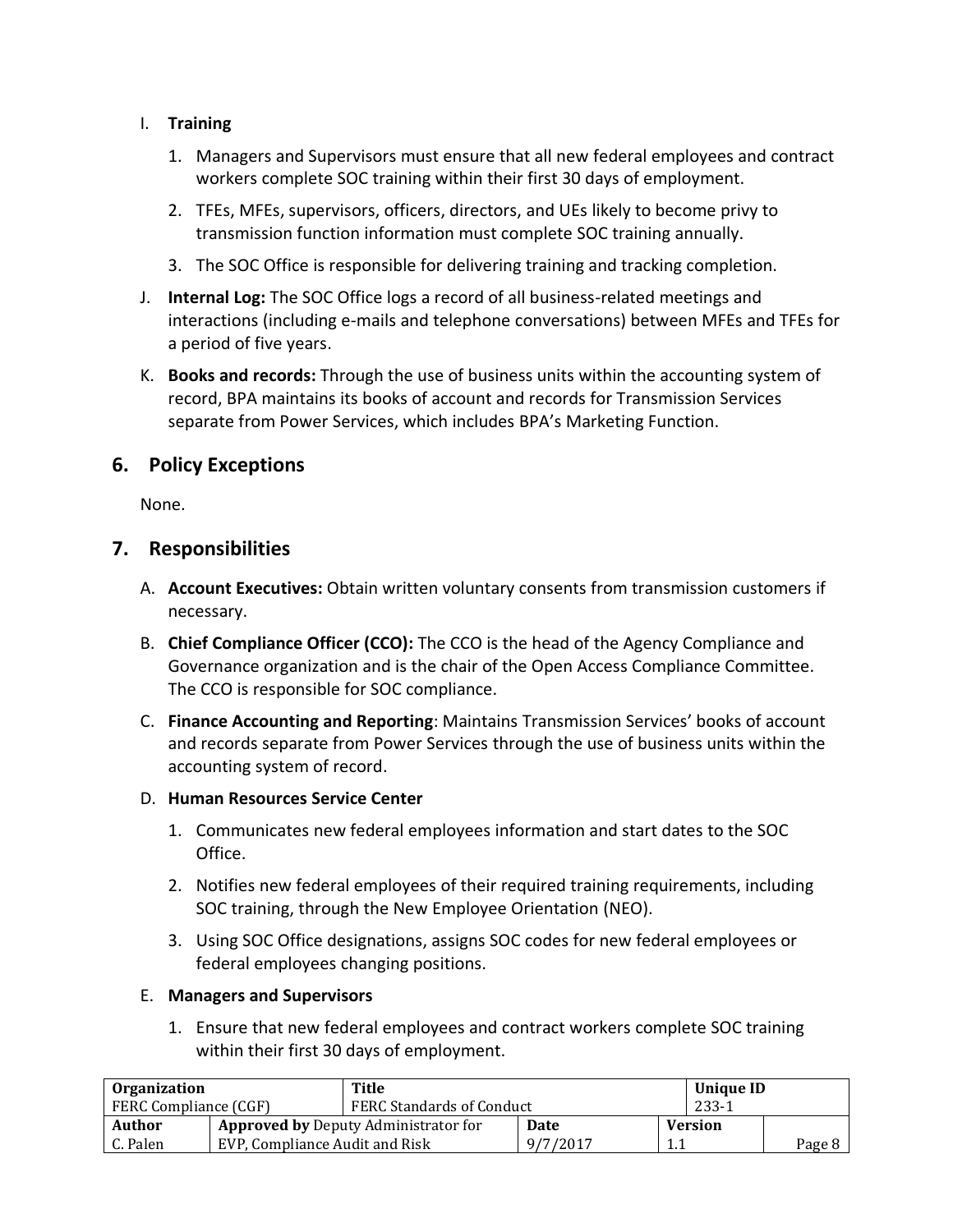- 2. Ensure that federal employees and contract workers who are required to complete annual SOC training do so by the due date established by the SOC Office.
- F. **Marketing Function Employees (MFEs)**
	- 1. Make the SOC Office aware if they receive any restricted SOC-Restricted Information.
	- 2. Follow the *Transmission Services Temporary Use of the Emergency Scheduling Center (ESC) Memorandum of Understanding (MOU) with Power Services.*
- G. **Office of General Counsel (OGC), Transmission:** Interprets the SOC requirements and provides guidance to the SOC Office.
- H. **Open Access Compliance Committee (OACC):** The steering committee that oversees BPA's SOC compliance program.

#### I. **SOC Office**

- 1. Assigns SOC designations to contract workers.
- 2. Provides guidance to the HR Service Centers Classification unit to assign the SOC designations to federal employees position descriptions while completing the classification processes.
- 3. Maintains oversight of all SOC designations.
- 4. Maintains the online SOC training module and materials.
- 5. Tracks training completion for new federal employees and contract workers.
- 6. Distributes training to TFEs, MFEs, supervisors, officers, and directors annually and tracks training completion.
- 7. Reviews BPA's external SOC website and OASIS to ensure posting requirements are met.
- 8. Performs overall administration of BPA's SOC compliance program.
- 9. Manages ongoing compliance monitoring, oversight, and determinations regarding SOC requirements consistent with guidance from OGC.

#### J. **Supplemental Labor Management Office (SLMO)**

- 1. Distributes SOC training to new contract workers.
- 2. Provides new contract worker training reports to the SOC Office.

#### K. **Transmission Function Employees (TFEs)**

1. Provide a record of all business-related interactions (including e-mails and telephone conversations) with MFEs to the SOC Office.

| <b>Organization</b>                                   |                                | Title                            |          |     | Unique ID      |        |
|-------------------------------------------------------|--------------------------------|----------------------------------|----------|-----|----------------|--------|
| <b>FERC Compliance (CGF)</b>                          |                                | <b>FERC Standards of Conduct</b> |          |     | $233 - 1$      |        |
| Author<br><b>Approved by Deputy Administrator for</b> |                                |                                  | Date     |     | <b>Version</b> |        |
| C. Palen                                              | EVP, Compliance Audit and Risk |                                  | 9/7/2017 | 1.1 |                | Page 9 |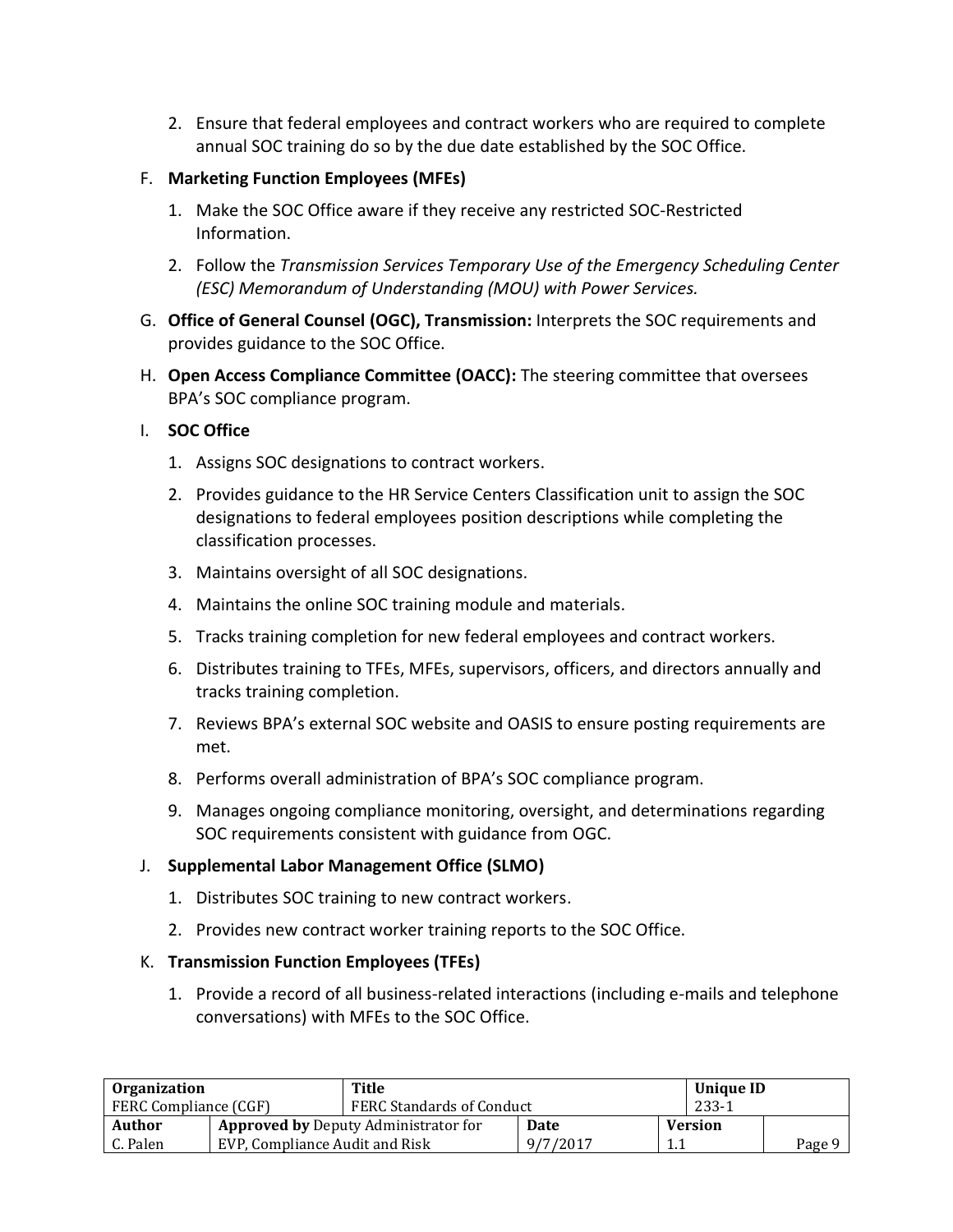- 2. Follow the non-discrimination requirements and do not provide any transmission customer, including BPA's Marketing Function, an undue preference or advantage.
- 3. Follow the *Transmission Services Temporary Use of the Emergency Scheduling Center (ESC) Memorandum of Understanding (MOU) with Power Services.*
- L. **Transmission Reservation Desk** (within the Transmission Marketing and Sales Organization): Posts SOC-related notices to BPA's OASIS.
- M. **Transmission Services (TS) Web Content Team** (within Transmission Marketing and Sales)**:** Makes updates to the external SOC site.
- N. **Site Administrators and Outlook Owners:** SharePoint site administrators, Outlook distribution list owners, Outlook shared mailbox owners, and other software and site administrators must update permissions and lists accordingly to safeguard information.
- O. **TTOM Process Support and Management (PSM) Team:** The PSM Team in the Transmission Technology Ops Monitor, Analyze Process organization (TTOM) modifies card key access so that MFEs cannot access the Dittmer building or the transmission scheduling rooms in the Munro building.

## **8. Standards & Procedures**

None.

## **9. Performance & Monitoring**

- A. The SOC Office tracks compliance with this policy through ongoing compliance monitoring and spot checks.
- B. The SOC Office measures the effectiveness of this policy by analyzing actual violations, areas of risk of violation, and the volume of meeting and interaction requests and records its receives.

## **10. Authorities & References**

- A. [18 CFR § 358,](http://www.ecfr.gov/cgi-bin/text-idx?SID=b6db6de08717f5427325264007fe786f&pitd=20150701&node=pt18.1.358&rgn=div5) [FERC Order No. 717](https://www.ferc.gov/legal/maj-ord-reg/stand-conduct.asp)
- B. Dispatcher Standing Order 137
- C. [External BPA Standards of Conduct Page](https://www.bpa.gov/transmission/Doing%20Business/Pages/StandardsofConduct.aspx)
- D. [Internal Standards of Conduct](https://internal.bud.bpa.gov/Policy/FERCSOC/Pages/FERCStandardsofConduct.aspx) Page on BPA Connection (BPA's internal website)
- E. *Transmission Services Temporary Use of the Emergency Scheduling Center (ESC) Memorandum of Understanding (MOU) with Power Services*

#### **11. Review**

| <b>Organization</b>   |                                | Title                                       |          |           | Unique ID      |         |
|-----------------------|--------------------------------|---------------------------------------------|----------|-----------|----------------|---------|
| FERC Compliance (CGF) |                                | <b>FERC Standards of Conduct</b>            |          | $233 - 1$ |                |         |
| Author                |                                | <b>Approved by Deputy Administrator for</b> | Date     |           | <b>Version</b> |         |
| C. Palen              | EVP. Compliance Audit and Risk |                                             | 9/7/2017 | 1.1       |                | Page 10 |